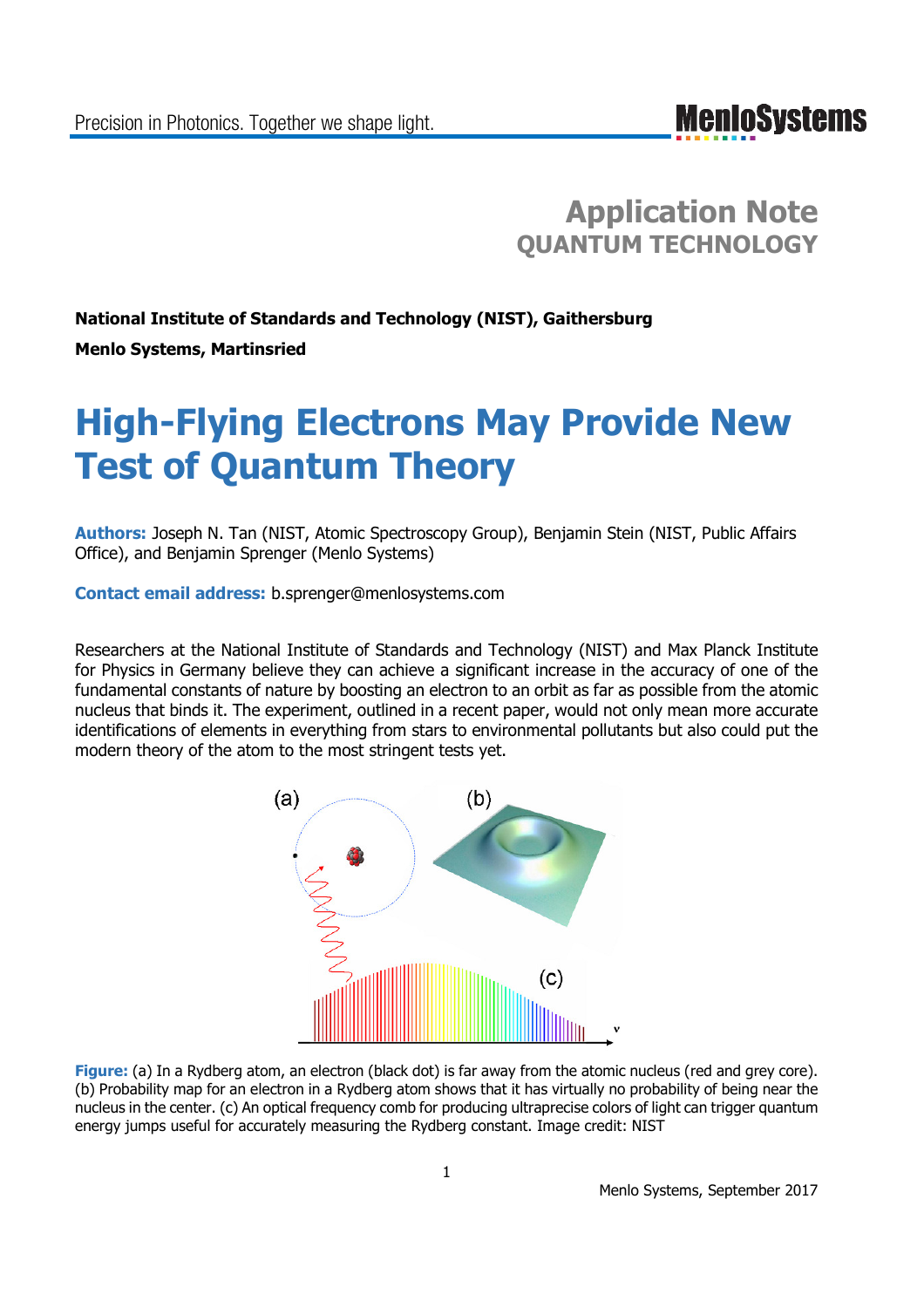### Precision in Photonics. Together we shape light.

## **MenIoSystems**

The physicists' quarry is the Rydberg constant, the quantity that specifies the precise color of light that is emitted when an electron jumps from one energy level to another in an atom. The current value of the Rydberg constant comes from comparing theory and experiment for 23 different kinds of energy jumps in hydrogen and deuterium atoms. Researchers have experimentally measured the frequencies of light emitted by these atomic transitions (energy jumps) to an accuracy of as high as 14 parts per quadrillion (one followed by 15 zeros), but the value of the Rydberg constant is known only to about 6.6 parts in a trillion—500 times less accurate. The main hurdle to a more accurate value comes from uncertainties in the size of the atom's nucleus, which can alter the electron's energy levels and therefore modify the frequency of light it emits. Another source of uncertainty comes from the fact that electrons sometimes emit and reabsorb short-lived "virtual photons," a process that also can slightly change the electron's energy level.

To beat these problems, NIST physicist Peter Mohr and his colleagues propose engineering so-called hydrogen-like Rydberg atoms—atomic nuclei stripped of all but a single electron orbiting in a highlying energy level far away from the nucleus. In such atoms, the electron is so far away from the nucleus that the latter's size is negligible. As another advantage, the electron would accelerate less in its high-flung orbit, reducing the effects of "virtual photons" it emits. These simplifications allow theoretical uncertainties to be as small as tens of parts in a quintillion (one followed by 18 zeros).

NIST researchers Joseph Tan and colleagues hope to implement this approach experimentally using an Electron Beam Ion Trap (EBIT). The idea would be to strip an atom of all its electrons, cool it and let it capture a single electron in a high-flying orbit. Then the researchers can use a sensitive instrument known as a frequency comb to measure the light absorbed by this Rydberg atom. When compared with the elegant theory, the ultraprecise frequency measurements in such highly-ionized Rydberg atoms would yield an improved value for the Rydberg constant with enough sensitivity to reveal possible anomalies in quantum electrodynamics, the modern theory of the atom.

Recently, a frequency comb was used effectively in an experiment at NIST to investigate a longstanding puzzle in the observed fine-structure splitting among various isotopes of lithium. The highresolution measurements revealed the importance of quantum interference in exquisite detail with results that validate sophisticated atomic structure calculations and corroborate the potential of highprecision spectroscopy for probing exotic nuclei.

### **Publications:**

U.D. Jentschura, P.J. Mohr, J.N. Tan, and B.J. Wundt: Fundamental constants and tests of theory in Rydberg states of hydrogen-like ions; Physical Review Letters, **100**, 160404 (2008), posted online April 22, 2008.

C.J. Sansonetti, C.E. Simien, J.D. Gillaspy, J.N. Tan, S.M. Brewer, R.C. Brown, S. Wu, and J.V. Porto: Absolute Transition Frequencies and Quantum Interference in a Frequency-comb Based Measurement of the <sup>6,7</sup>Li *D* Lines; Physical Review Letters, **107**, 023001 (2011).

S.F. Hoogerheide, A.S. Aung, J.M. Dreiling, S.M. Brewer, N.D. Guise, and J.N. Tan: Experiments with highly-ionized atoms in unitary Penning traps; Atoms 2015, **3**, 367-391 (2015); open access.